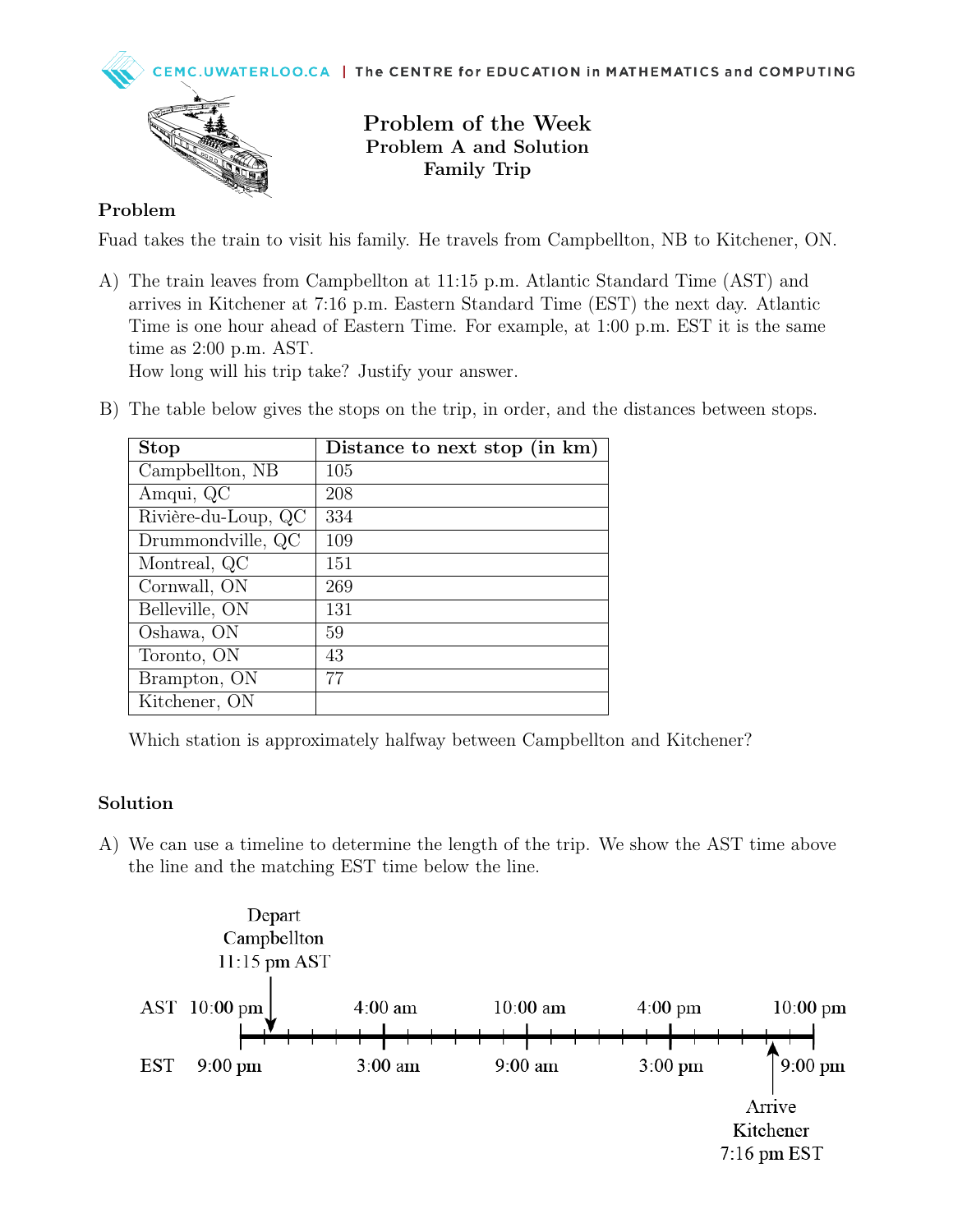

From this, we can see that the travel time is between 11:15 p.m. and 8:16 p.m. AST. Counting along the timeline, we can see that 20 hours elapse between 12:00 a.m. to 8:00 p.m. AST the next day. From the departure time of 11:15 p.m. until 12:00 a.m., 45 minutes elapse. Since the arrival time is 16 minutes after 8:00 p.m. AST, then the travel time is an additional  $45 + 16 = 61$  minutes. We know that 61 minutes is equal to 1 hour and 1 minute, so the total travel time is 21 hours and 1 minute.

B) One way to find the midpoint of the trip is to add up the distances starting at each endpoint. The following chart keeps track of these distances. As we keep track, we want to keep the total distances from each endpoint close to each other.

| Distance from   |                   | <b>Stop</b>       | Distance from<br>Kitchener (km) |
|-----------------|-------------------|-------------------|---------------------------------|
| <b>Stop</b>     | Campbellton (km)  | <b>Brampton</b>   | 77                              |
| Amqui           | 105               | Toronto           | $77 + 43 = 120$                 |
| Rivière-du-Loup | $105 + 208 = 313$ | Oshawa            | $120 + 59 = 179$                |
| Drummondville   | $313 + 334 = 647$ | <b>Belleville</b> | $179 + 131 = 310$               |
| Montreal        | $647 + 109 = 756$ | Cornwall          | $310 + 269 = 579$               |
|                 |                   | Montreal          | $579 + 151 = 730$               |

The distance travelled from Kitchener to Montreal is only 26 km less than the distance travelled from Campbellton to Montreal. Since the distance from Montreal to Drummondville is 109 km, which is more than double 26 km, the halfway point is closer to Montreal than Drummondville.

Alternatively, we could calculate the total distance from Campbellton to Montreal:

 $105 + 208 + 334 + 109 + 151 + 269 + 131 + 59 + 43 + 77 = 1486$  km

Half the distance is  $1486 \div 2 = 743$  km. From the tables above, we can see that the distance from Campbellton to Montreal is closer to 743 km than the distance from Campbellton to Drummondville, and we see that the distance from Kitchener to Montreal is slightly less than 743 km. Thus, Montreal is approximately halfway between Campbellton and Kitchener.